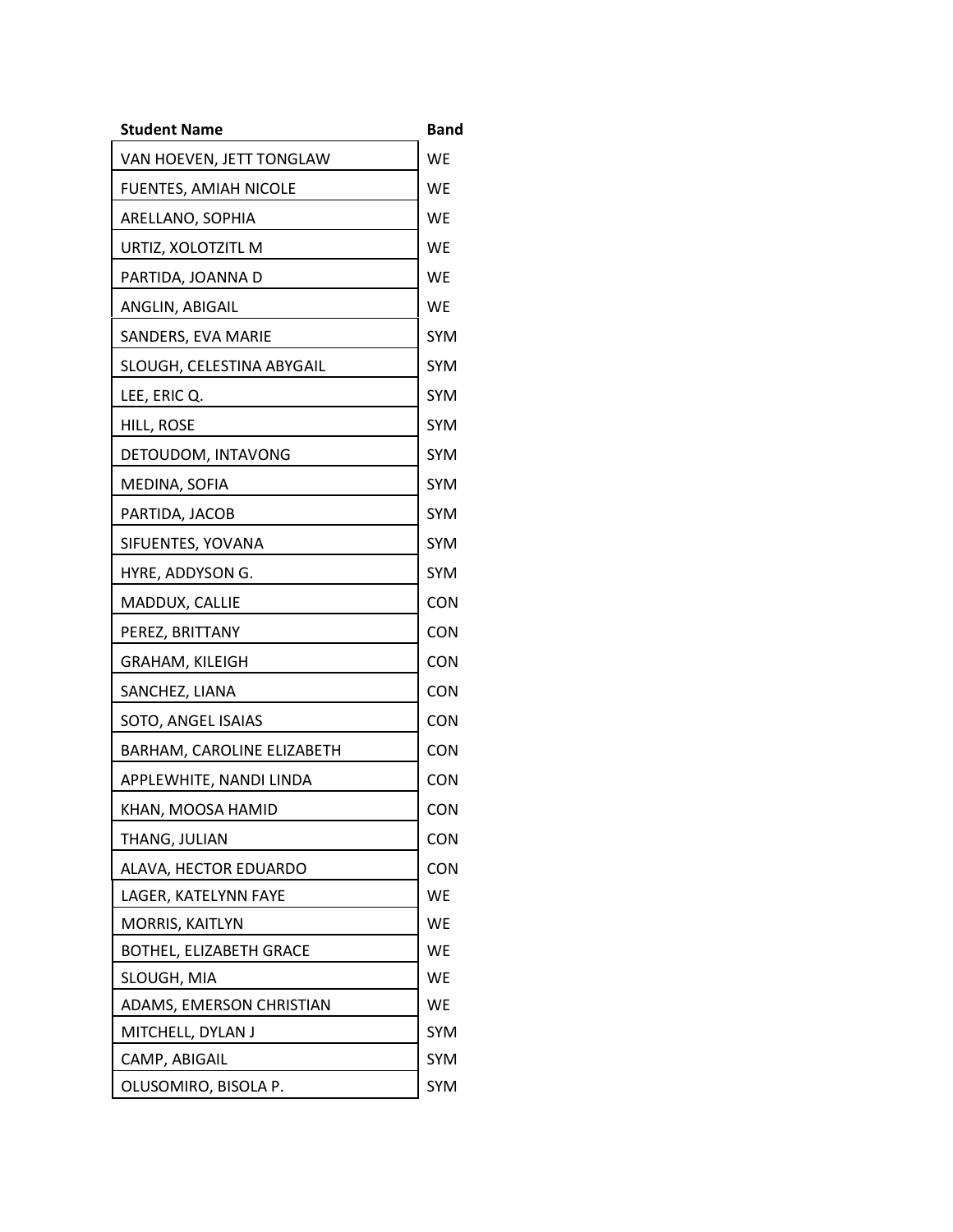| MIRODDI, ALEXIS                              | <b>SYM</b> |
|----------------------------------------------|------------|
| SANT, AUDREE                                 | SYM        |
| ALVEY, GEOFFREY                              | <b>SYM</b> |
| EKANAYAKE, SENURI                            | <b>SYM</b> |
| TORRES, JESUS DARYL                          | CON        |
| MYERS, KYLIE R.                              | <b>CON</b> |
| SOLOMON, ADETOYE A. (TJ)                     | CON        |
| ISAAC, ALISHA A.                             | <b>CON</b> |
| ARANGO, ANABELLA                             | CON        |
| NATAL, ADRIAN J.                             | CON        |
| SCHLICHENMEYER, CHARLES PHILLI               | WE         |
| SANDERS, JOSHUA FREDERICK                    | WE         |
| COGAR, GAVIN                                 | SYM        |
| FRANKLIN, GRAYSON T.                         | <b>CON</b> |
| WU, JET                                      | <b>CON</b> |
| KIGIGHA, YOANA AYIBAPRIYE                    | <b>WE</b>  |
| GARCIA, FRANCISCO JAVIER                     | WE         |
| HESS, JACE MATTHEW                           | WE         |
| COOK, GABRIEL                                | <b>SYM</b> |
| WILLIAMSON, JOSHUA SCOTT                     | <b>SYM</b> |
| CISNEROS, EZEKIEL DANIEL                     | <b>SYM</b> |
| ZARAGOZA SUAREZ, ISAAC                       | <b>SYM</b> |
| OJEDA, AUDREY N.                             | <b>CON</b> |
| ALVARADO, NATALIE M.                         | CON        |
| BLIZZARD, GRAYSON A.                         | CON        |
| RAMOS. JAMES                                 | CON        |
| DYER, LOHAN L.                               | CON        |
| <b>ANTHONY, GRAESON CLARK</b>                | WE         |
|                                              | WE         |
| FARLEY, GEORGE BRANDT<br>HALL, SAVANNAH ANNE | <b>SYM</b> |
|                                              |            |
| CASTRO, JOSE A.                              | <b>CON</b> |
| GAMEZ, ALAN ALFONSO                          | CON        |
| SIEN, CHANDLER SCOTT                         | WE         |
| VARGAS, ELISA M                              | <b>SYM</b> |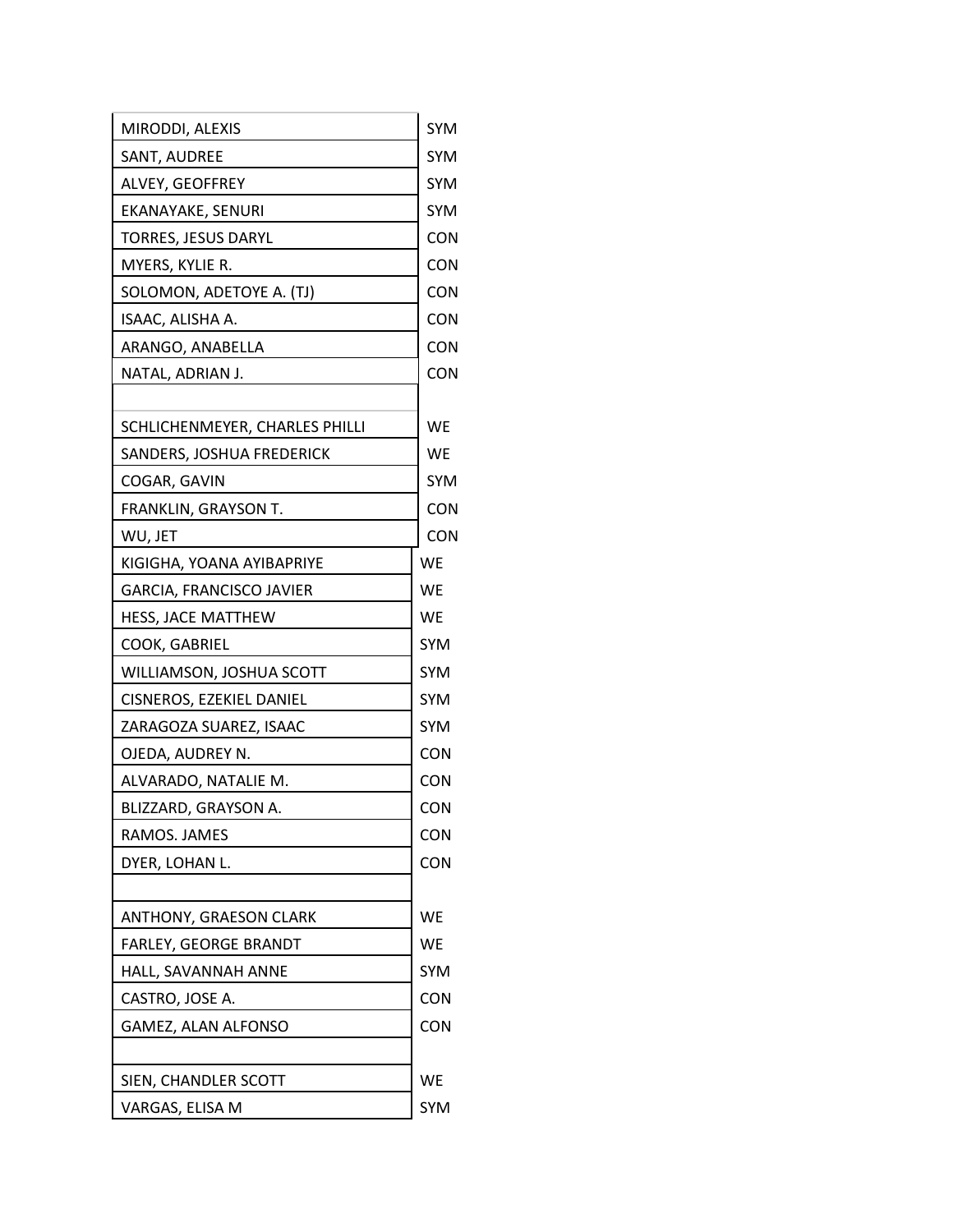| COMAN, PATRICK B            | WE         |            |
|-----------------------------|------------|------------|
| RIGOLE, ZOEY ELIZABETH      | WE         |            |
| MARTINEZ, ASHLEY NICOLE     | <b>SYM</b> |            |
| ROMASHKIN, ROMAN A.         | <b>SYM</b> |            |
| MCCULLOUGH, AIDEN J.        | <b>CON</b> |            |
| EDWARDS, EMILY GRACE        | WE         |            |
| AVELAROLMOS, JUAN           | <b>SYM</b> |            |
| CARROLL, JADYN FAITH        | <b>SYM</b> |            |
| PAYNE, ZACHARY ADAM         | <b>CON</b> |            |
| MCGAULEY, MIA JASMIN        |            | <b>WE</b>  |
| AVELAROLMOS, VIANCA         |            | WE         |
| MILTON, XZAVIAH MM          |            | WE         |
| MARTINEZ, SEBASTIAN         |            | WE         |
| RAMSEY, GARREN BRYCE        |            | <b>WE</b>  |
| LANDA-PUGA, DIEGO ALEJANDRO |            | WE         |
| RUBIO, EVELYN MARIE         |            | WE         |
| FAJARDO, JAROM              |            | WE         |
| DAVIS, HARRISON R.          |            | <b>SYM</b> |
| DELA ROSA, NOAH             |            | SYM        |
| LONG, GABRIEL               |            | <b>SYM</b> |
| TRAN, PHILIPPE              |            | <b>SYM</b> |
| GANTT, ELYSE A.             |            | <b>SYM</b> |
| CAVE, KAYLI EDITH           |            | <b>SYM</b> |
| LOPEZ, KAREN DAILAIN        |            | SYM        |
| GUEVARA, ELIJAH NATHANIEL   |            | <b>SYM</b> |
| RAMOS, JEREMY               |            | <b>SYM</b> |
| VASQUEZ, ANDREW JOSE        |            | <b>SYM</b> |
| HERNANDEZ, JR, RAFAEL       |            | <b>CON</b> |
| WILT, ALEX G.               |            | <b>CON</b> |
| BOURNE, ETHAN W.            |            | CON        |
| CORNELIUS, JOSHUA S.        |            | <b>CON</b> |
| PUENTE, MATTHEW JAYDEN      |            | <b>CON</b> |
| SANCHEZ QUINONES, ALEX YAEL |            | <b>CON</b> |
| SITTER, BRYCE               |            | CON        |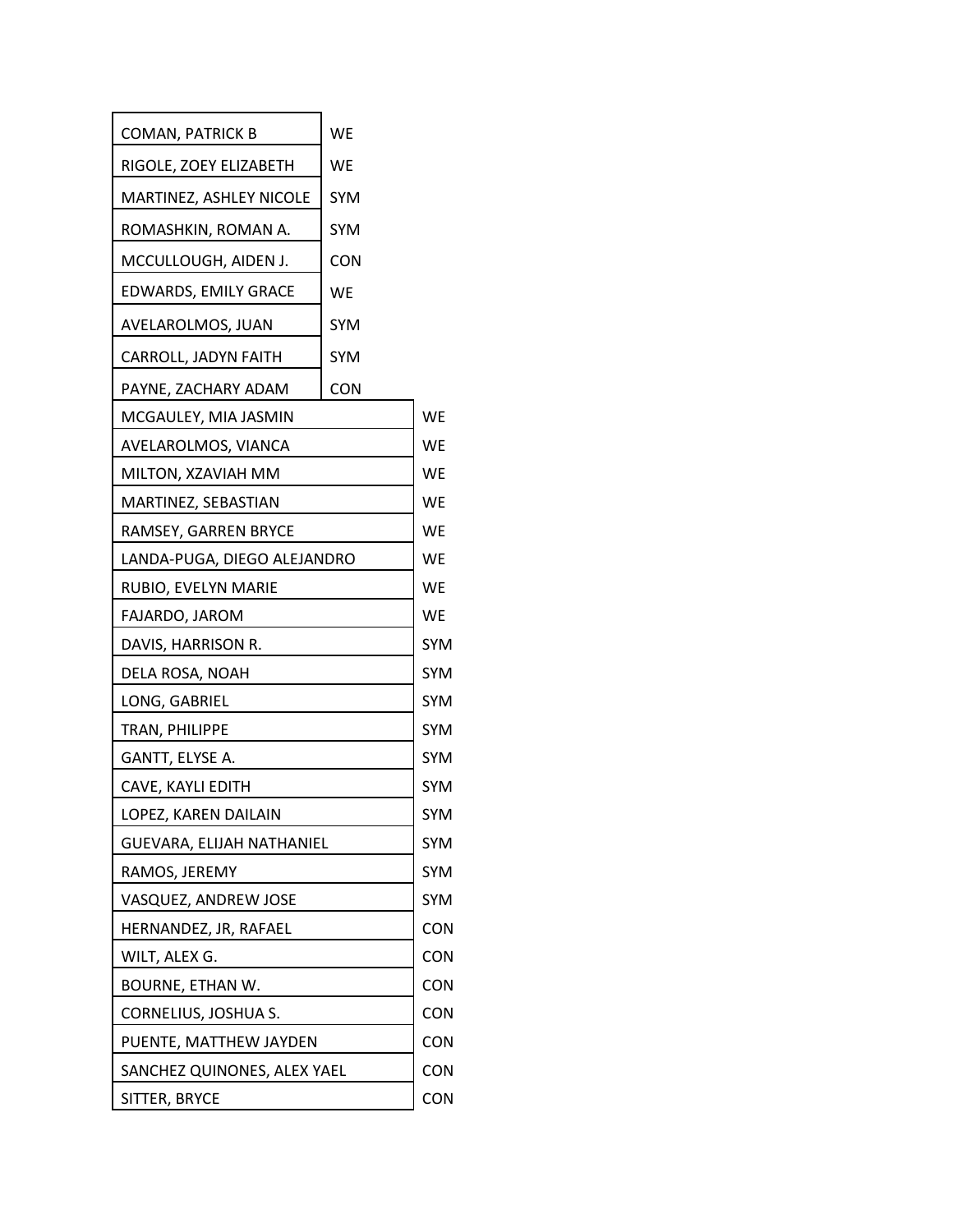| BORCHARDT, ETHAN ALEXANDER        |            | CON        |            |
|-----------------------------------|------------|------------|------------|
| FREEMAN, LYLA MEGANN              |            |            | <b>CON</b> |
| SPILMAN, STEVEN J.                |            |            | <b>CON</b> |
| MARTINEZ RODRIGUEZ, JOSE WILFREDO |            |            | <b>CON</b> |
| CHAPA, MATTHEW CHRISTOPHER        |            |            | <b>CON</b> |
| HOLT, AIDEN QUINN                 | WE         |            |            |
| PUENTE, KAYLAH ARRIANA            | WE         |            |            |
| MASTERSON, TAYLOR W.              | <b>WE</b>  |            |            |
| MACCHIETTO, JOHN WILLIAM          | <b>SYM</b> |            |            |
| THOMASON, MEREDITH                | <b>SYM</b> |            |            |
| GONZALEZ, FILIBERTO, III          | <b>CON</b> |            |            |
| SANDERS, ANTONIO JR               |            |            |            |
| <b>BUI, JASON</b>                 | CON        |            |            |
| NGUYEN, ANDY BINH                 | WE<br>WE   |            |            |
| LAWRENCE, EVAN VANNOY             | WE         |            |            |
| HUYNH, ANDREW THIEN-DANH          | WE         |            |            |
| MOON, AJAY LOGAN                  | WE-Bass    |            |            |
| STEPHENS, GAGE                    | <b>SYM</b> |            |            |
| WHILES, BELYN MICHELLE            | <b>SYM</b> |            |            |
| GOLDMAN, JAYDEN T.                | <b>SYM</b> |            |            |
| STEWART, PEYTON MADDOX            | <b>SYM</b> |            |            |
| KABASELE, EMMANUEL B.             | <b>SYM</b> |            |            |
| RENNOW, CALVIN SLADE              | <b>SYM</b> |            |            |
| GARCIA, NOE, III                  | SYM        |            |            |
| OLIVAS, ISAAC JOAB                | <b>SYM</b> |            |            |
| HENSLEY, NEAL TOMLIN              | CВ         |            |            |
| <b>CROWDER, THOMAS WAYNE</b>      | CВ         |            |            |
| <b>GRAY, LOGAN RAFE</b>           | CВ         |            |            |
| HOSEY, FRANCES MARGARET           | CВ         |            |            |
| SANDERS, CALEB                    | CВ         |            |            |
| DUNNING, COOPER LIAM              |            | WE         |            |
| GOFORTH, RYAN                     |            | WE         |            |
| STEPHENS, ZANE CHRISTIAN          |            | <b>SYM</b> |            |